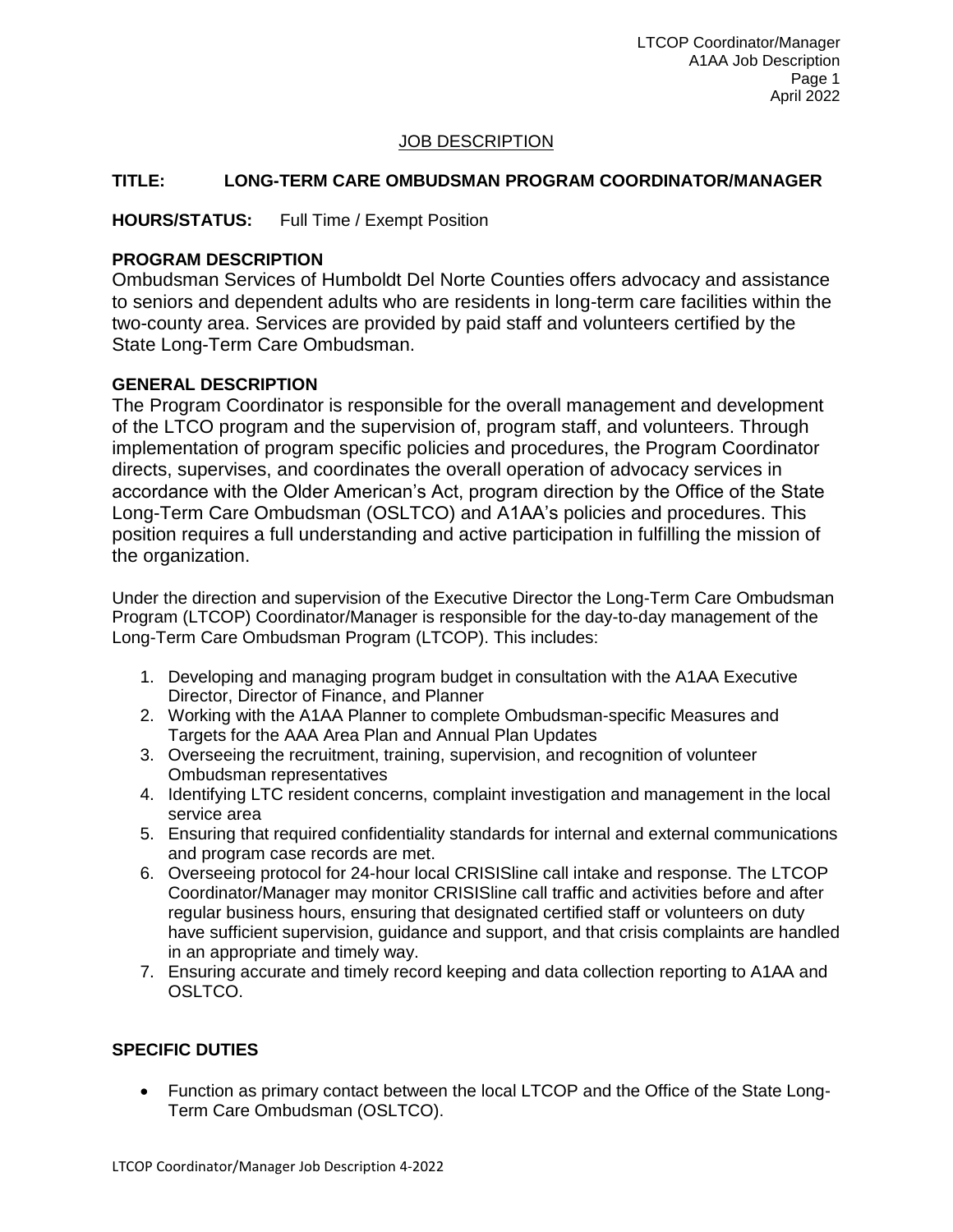- Ensure local LTCOP compliance with Ombudsman federal and state regulations, laws and mandates.
- Meet with A1AA Executive Director, Fiscal Officer and Planner as needed throughout the fiscal year to identify funding priorities, plan and review funding expenditures, review status of program resources, determine short, medium, and long-term program objectives and identify progress toward goals.
- Provide continuous guidance and supervision to Ombudsman staff and volunteers in the identification, investigation, and resolution of complaints made by, or on behalf of, LTC residents.
- Participate in both formal and informal volunteer recognition and appreciation activities throughout the year.
- Maintain working knowledge of regulations regarding the operation of both Skilled Nursing Facilities (CA Department of Health Services Licensing and Certification) and Residential Care Facilities for the Elderly, (CA Department of Social Services Community Care Licensing).
- Function as the local LTCOP liaison to federal, State, and local governmental agencies, licensing agencies, law enforcement, Adult Protective Services, Office of the Public Guardian, the Bureau of Medi-Cal Fraud and Elder Abuse, and others.
- Coordinate complaint investigations with licensing agencies as appropriate. Crossreport instances of abuse, neglect, and poor facility practices to appropriate agencies as mandated by law.
- Work cooperatively as a member of A1AA management team and participate in monthly staff meetings.
- Work effectively with citizens groups and organizations. Represent LTC resident and program interests by networking and serving on local task forces, work groups, or collaborative efforts meant to extend program resources.
- Attend local and statewide workshops, conferences and meetings related to resident's rights, financial or physical abuse prevention and other key long-term care issues. Attend all required training or other meetings organized by the State Ombudsman for local program coordinators.
- Conduct public outreach and education activities to promote awareness and understanding of the role of the LTCOP, LTC resident's rights, and other long-term care issues.
- As time allows, provide in-service training to facility staff about resident rights, elder abuse prevention and other topics relevant to quality care for residents.
- As time allows, provide supervision and/or mentorship to student interns and other certified volunteers working to gain experience within the professional discipline of Elder Care/Aging Services or related service areas.

.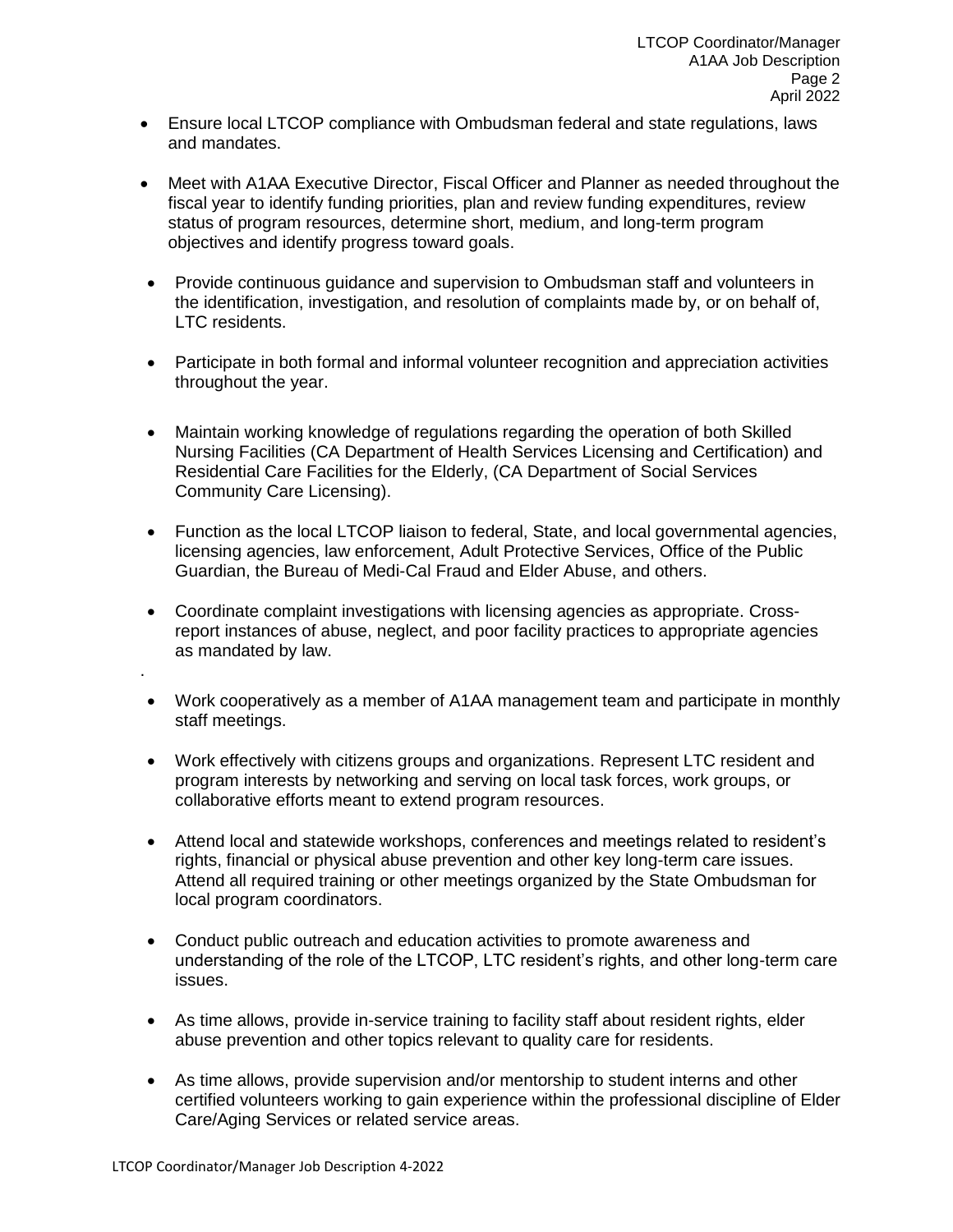• Other duties as assigned.

#### **QUALIFICATIONS**

- 1. Bachelor's Degree in relevant social or health services field, or three years full-time experience in supervising others and providing direct services to the elderly or disabled.
- 2. Demonstrated knowledge of the LTC Ombudsman mission and role in the community.
- 3. Knowledge of the residential long-term care system and local community service delivery resources for the elderly.
- 4. Completion of training and certification required by the OSLTCO.
- 5. Ability to work cooperatively as a member of the A1AA management team as well as autonomously in field setting.
- 6. Ability to collaborate effectively with citizens groups and organizations and serve on community committees to represent LTC resident and program issues and interests.
- 7. Excellent verbal and oral communication skills (ability to compose, edit, and proofread documents in standard English with good command of spelling and grammar).
- 8. Ability to produce clear and thorough written documentation, maintain organized case files, funding, and resource records.
- 9. Ability to delegate workload to staff and volunteers.
- 10. Must have a current California driver's license, automobile liability insurance, and reliable transportation.

### **DEMONSTRATED SKILLS REQUIRED**

Planning and organization; consistent good judgment; analyze and solve problems; coordinate multiple assignments; maintain accurate records; self-directed while adhering to Agency policies and guidelines; understanding and appreciation of people of all backgrounds; respect for the self-determination and dignity of older adults. High competency with computers, including proficiency in Microsoft for Windows, Google Applications, Internet use, and ability to learn and use Ombudsman Program reporting systems.

### **DISQUALIFICATIONS (AS PER CALIFORNIA DEPT. OF AGING POLICY)**

*1. May not have been employed by any long-term care facility within twelve months prior to date of appointment.*